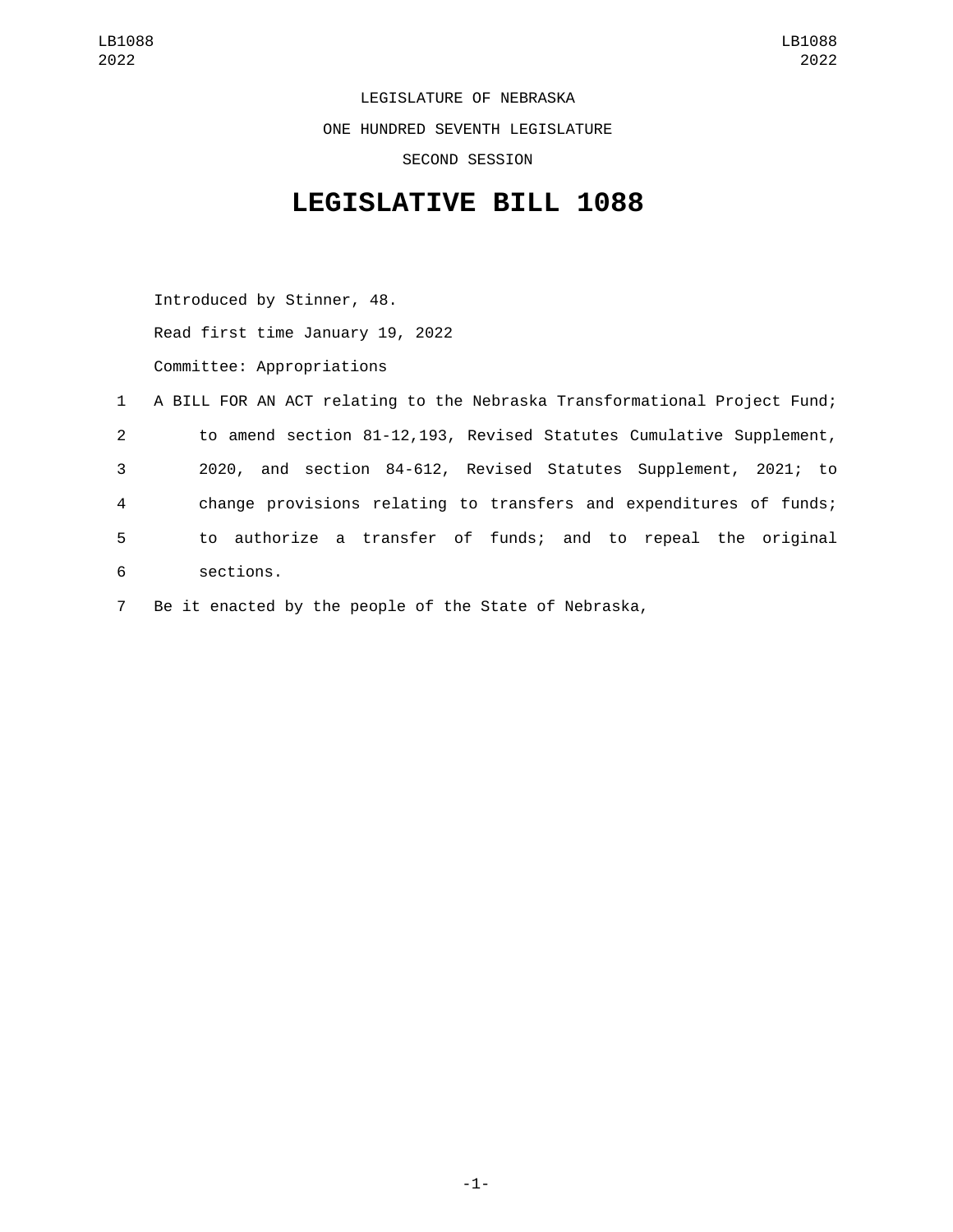Section 1. Section 81-12,193, Revised Statutes Cumulative 2 Supplement, 2020, is amended to read:

 81-12,193 (1) The Nebraska Transformational Project Fund is hereby created. The fund shall receive money from application fees paid under 5 the Nebraska Transformational Projects Act, transfers authorized by and from appropriations from the Legislature, grants, private contributions, repayments of matching funds, and all other sources. Any money in the fund available for investment shall be invested by the state investment officer pursuant to the Nebraska Capital Expansion Act and the Nebraska 10 State Funds Investment Act.

 (2) It is the intent of the Legislature that the State Treasurer shall transfer an amount not to exceed three hundred million dollars to the Nebraska Transformational Project Fund on or before June 30, 2023. No funds shall be expended from the Nebraska Transformational Project Fund 15 unless Such transfers shall only occur after the applicant has been selected for participation in the program described in Title VII, Subtitle C, section 740 of Public Law 116-92 and commitments totaling one billion three hundred million dollars in total investment, including only federal dollars and private donations, have been secured. In no case 20 shall any expenditure transfer occur before fiscal year 2025-26 or before the total amount of refundable credits granted annually under the Nebraska Property Tax Incentive Act reaches three hundred seventy-five million dollars. Distributions shall only be made from the fund in amounts equal to the amount of private dollars received by the applicant 25 for the project.

 (3) Any money remaining in the fund after all obligations have been 27 met shall be transferred to the General Fund.

 Sec. 2. Section 84-612, Revised Statutes Supplement, 2021, is 29 amended to read:

 84-612 (1) There is hereby created within the state treasury a fund known as the Cash Reserve Fund which shall be under the direction of the

-2-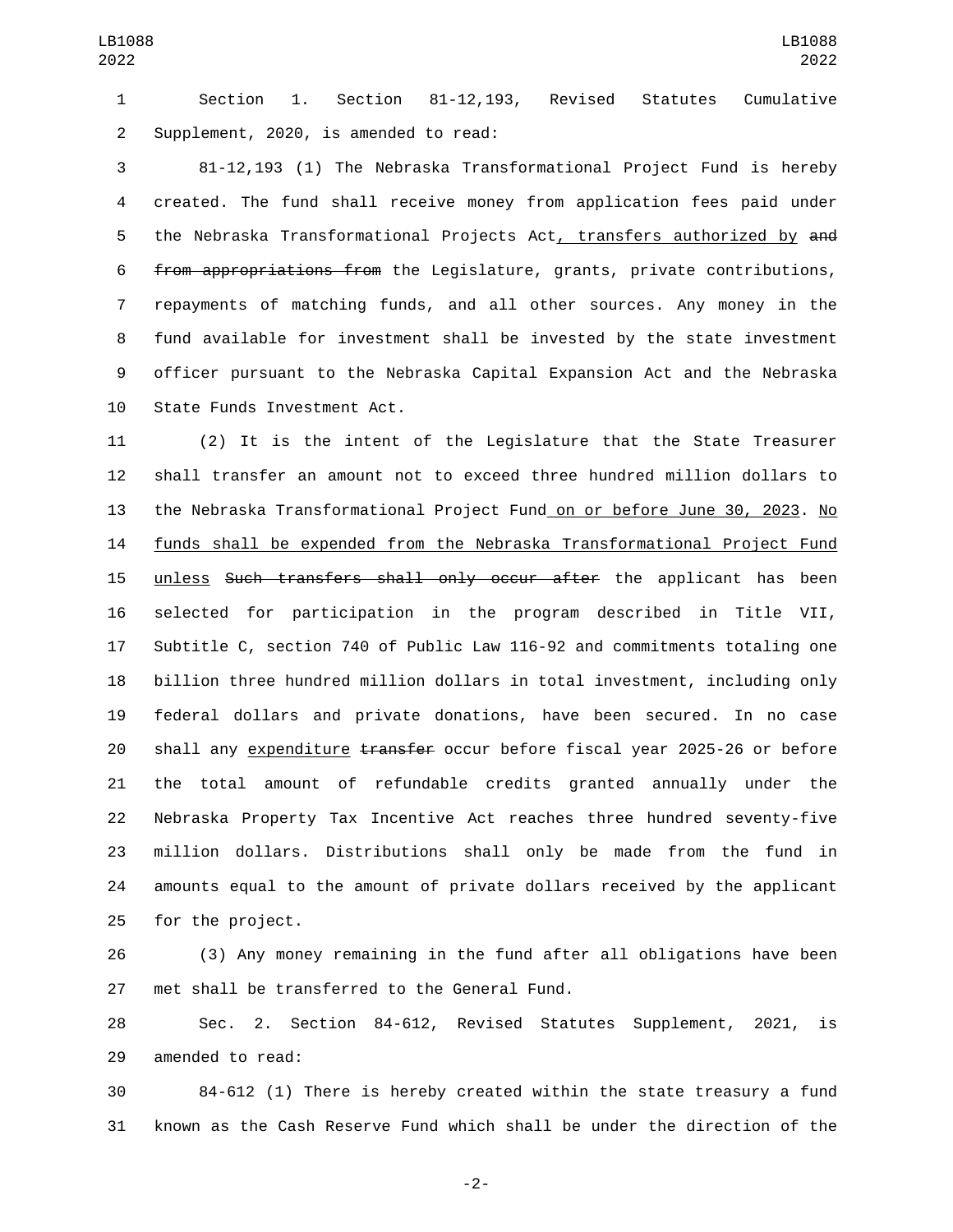State Treasurer. The fund shall only be used pursuant to this section.

 (2) The State Treasurer shall transfer funds from the Cash Reserve Fund to the General Fund upon certification by the Director of Administrative Services that the current cash balance in the General Fund is inadequate to meet current obligations. Such certification shall include the dollar amount to be transferred. Any transfers made pursuant to this subsection shall be reversed upon notification by the Director of Administrative Services that sufficient funds are available.

 (3) In addition to receiving transfers from other funds, the Cash Reserve Fund shall receive federal funds received by the State of Nebraska for undesignated general government purposes, federal revenue 12 sharing, or general fiscal relief of the state.

 (4) The State Treasurer shall transfer fifty-four million seven hundred thousand dollars on or after July 1, 2019, but before June 15, 2021, from the Cash Reserve Fund to the Nebraska Capital Construction Fund on such dates and in such amounts as directed by the budget administrator of the budget division of the Department of Administrative 18 Services.

 (5) The State Treasurer shall transfer thirty million dollars from the Cash Reserve Fund to the General Fund after November 15, 2020, but before December 31, 2020, on such date as directed by the budget administrator of the budget division of the Department of Administrative Services. Except for the transfer authorized in this subsection, no funds shall be transferred from the Cash Reserve Fund to fulfill the obligations created under the Nebraska Property Tax Incentive Act unless the balance in the Cash Reserve Fund after such transfer will be at least 27 equal to five hundred million dollars.

 (6) The State Treasurer shall transfer fifty million dollars from the Cash Reserve Fund to the United States Space Command Headquarters Assistance Fund on or before June 30, 2023, but not before July 1, 2022, on such dates and in such amounts as directed by the budget administrator

-3-